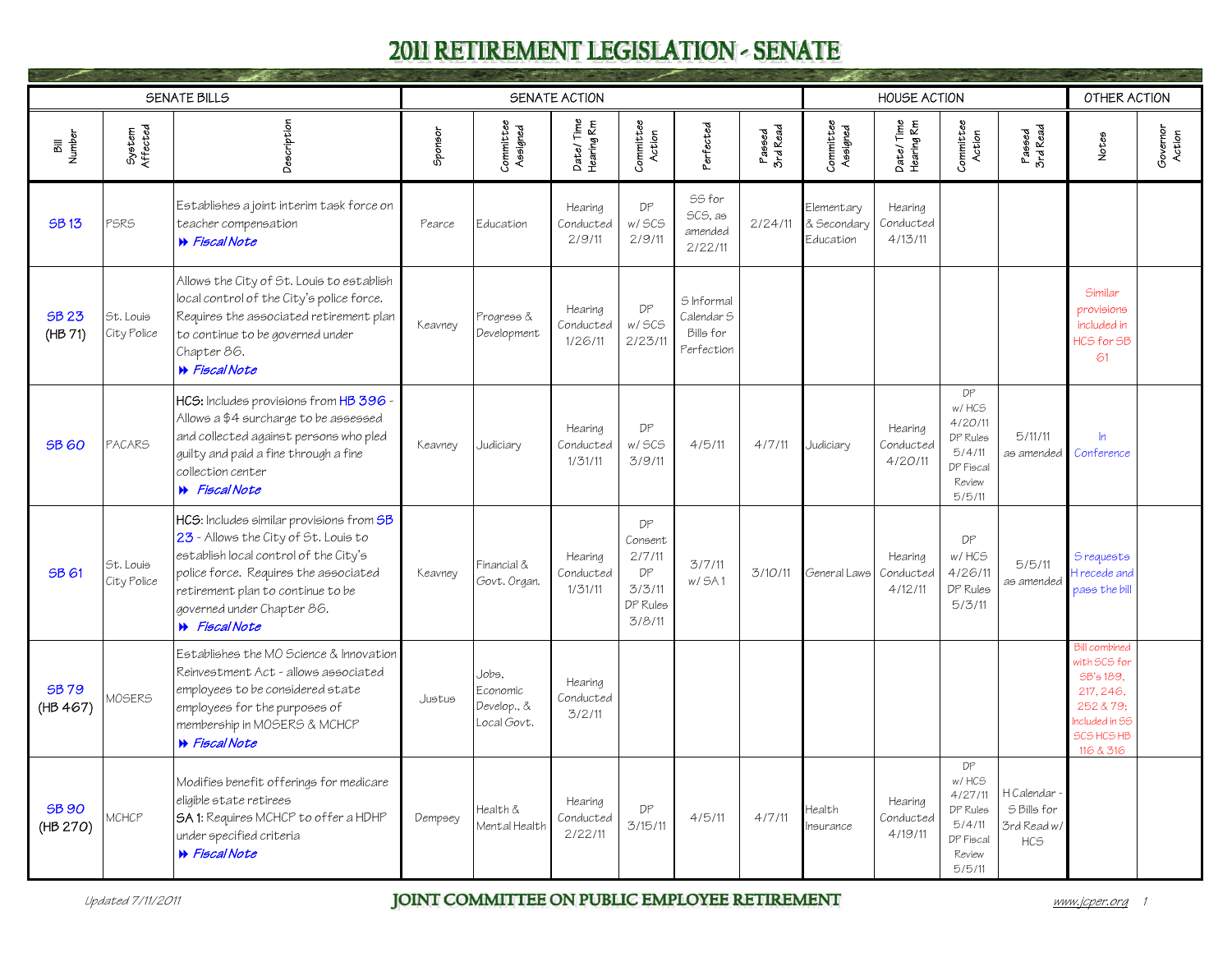<span id="page-1-0"></span>

|                           |                                                                                                        | <b>SENATE BILLS</b>                                                                                                                                                                                                                                                                                                                                                                                                                                                                                                                                                                                                                   |               |                                                                  | SENATE ACTION                  |                     |           |                    |                       | <b>HOUSE ACTION</b>            |                                                          |                      | OTHER ACTION                                                                           |                    |
|---------------------------|--------------------------------------------------------------------------------------------------------|---------------------------------------------------------------------------------------------------------------------------------------------------------------------------------------------------------------------------------------------------------------------------------------------------------------------------------------------------------------------------------------------------------------------------------------------------------------------------------------------------------------------------------------------------------------------------------------------------------------------------------------|---------------|------------------------------------------------------------------|--------------------------------|---------------------|-----------|--------------------|-----------------------|--------------------------------|----------------------------------------------------------|----------------------|----------------------------------------------------------------------------------------|--------------------|
| Bill<br>Number            | System<br>Affected                                                                                     | Description                                                                                                                                                                                                                                                                                                                                                                                                                                                                                                                                                                                                                           | Sponsor       | Committee<br>Assigned                                            | Date/Time<br>Hearing Rm        | Committee<br>Action | Perfected | Passed<br>3rd Read | Committee<br>Assigned | Date/Time<br>Hearing Rm        | Committee<br>Action                                      | Passed<br>3rd Read   | Notes                                                                                  | Governor<br>Action |
| <b>SB 115</b><br>(HB 229) | <b>CPSRS</b>                                                                                           | Requires a 50% compensation limit for<br>retirees returning to system covered<br>work and includes IRC conformance<br>provisions                                                                                                                                                                                                                                                                                                                                                                                                                                                                                                      | Justus        | Veterans'<br>Affairs.<br>Pensions &<br>Emerging<br><b>Issues</b> |                                |                     |           |                    |                       |                                |                                                          |                      |                                                                                        |                    |
| <b>SB121</b><br>(HB 448)  | <b>AGERS</b>                                                                                           | Modifies the funding mechanism related<br>to duty-related death benefits                                                                                                                                                                                                                                                                                                                                                                                                                                                                                                                                                              | Stouffer      | Veterans'<br>Affairs.<br>Pensions &<br>Emerging<br><b>Issues</b> |                                |                     |           |                    |                       |                                |                                                          |                      | Provisions<br>icluded in SCS<br>for HB 282;<br><b>HCS SB 117:</b><br><b>HCS SB 145</b> |                    |
| <b>SB145</b>              | PACARS.<br>CERF,<br>All Fire<br>Plans.<br>LAGERS, &<br>St. Louis Co<br>Fire<br>Protection<br>Districts | HCS: Includes provisions from HB 396 -<br>Allows PACARS to collect a \$4 surcharge on<br>fines collected through Fine Collection<br>Centers.<br>HA #7, #10, #15, #25: Includes provisions<br>from HB 879 - Modifies direct rollover<br>provisions for the CERF; HB 295 - Includes<br>duty related infectious disease for disability<br>benefit; HB 448 - Modifies the funding<br>mechanism for duty-related death benefit;<br>and HB 263 - Maximimum of 90% monthly<br>benefit for PLSO distribution; &<br>HA #28: Creates a committee to study &<br>review the issue of consolidating the St.<br>Louis FPD's<br><b>W</b> Fiscal Note | Dempsey       | Jobs.<br>Economic<br>Develop., &<br>Local Govt.                  | Hearing<br>Conducted<br>2/9/11 | DP<br>2/24/11       | 3/16/11   | 3/17/11            | Local Govt            | Hearing<br>Conducted<br>4/6/11 | DP<br>Consent<br>w/HCS<br>4/13/11<br>DP Rules<br>4/27/11 | 5/5/11<br>as amended | $\ln$<br>Conference                                                                    |                    |
| SB 152<br>(HB 358)        | St. Louis<br>City Police                                                                               | Provides for conformance with the Internal<br>Revenue Code (IRC)                                                                                                                                                                                                                                                                                                                                                                                                                                                                                                                                                                      | Crowell       | Veterans'<br>Affairs.<br>Pensions &<br>Emerging<br><b>Issues</b> |                                |                     |           |                    |                       |                                |                                                          |                      |                                                                                        |                    |
| <b>SB154</b><br>(HB 263)  | AGERS                                                                                                  | Modifies the adjustment factor<br>associated with an election of a Partial<br>Lump Sum distribution to include a<br>maximum of 90% of the monthly<br>retirement benefit                                                                                                                                                                                                                                                                                                                                                                                                                                                               | <b>Schaaf</b> | Veterans'<br>Affairs.<br>Pensions &<br>Emerging<br><b>Issues</b> |                                |                     |           |                    |                       |                                |                                                          |                      | Provisions<br>included in<br><b>CSHB 889</b><br>ICS HB 290<br><b>HCS SB 145</b>        |                    |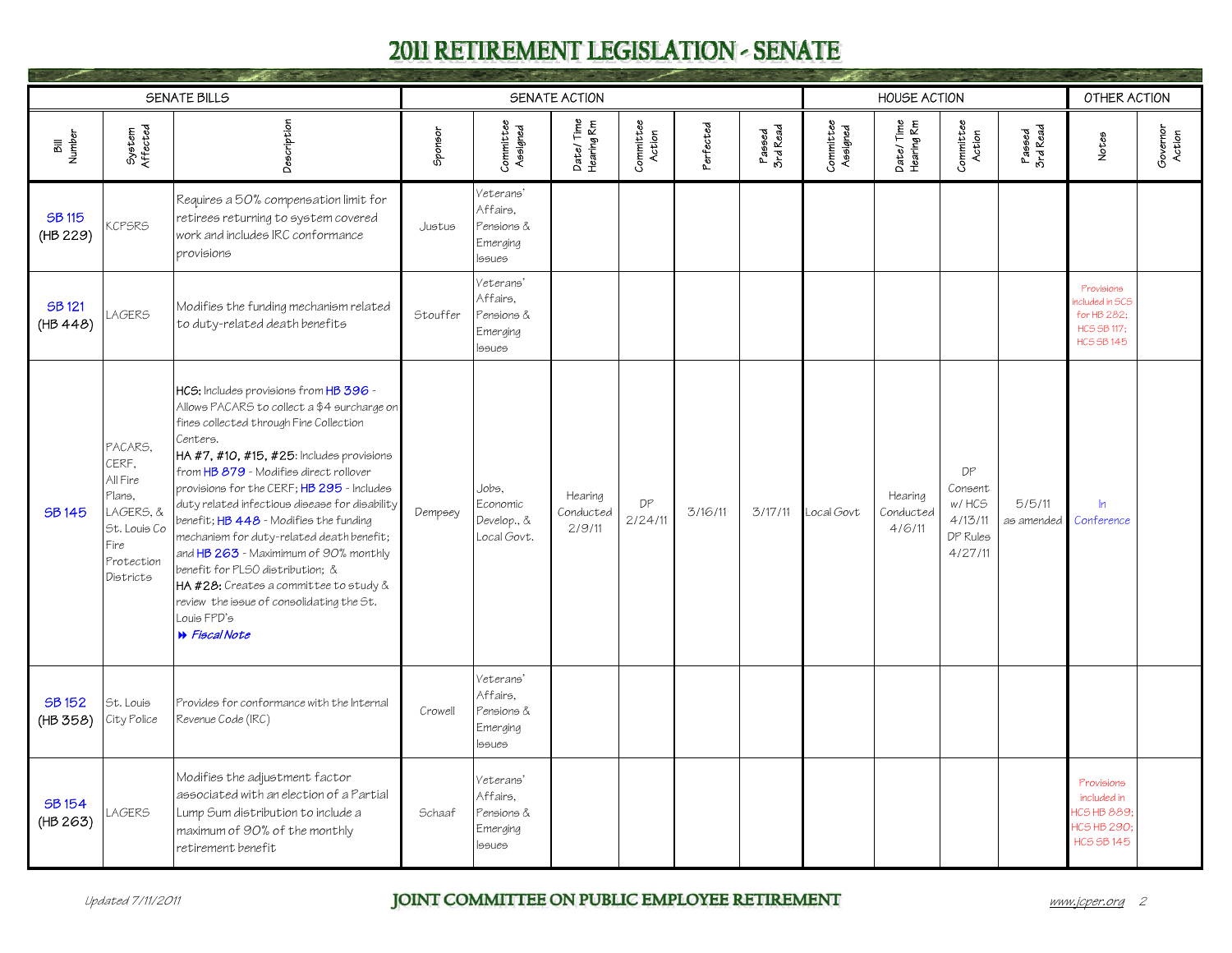<span id="page-2-0"></span>

|                                  |                                | <b>SENATE BILLS</b>                                                                                                                                                                                                                       |         |                                                                  | SENATE ACTION                   |                        |                                                     |                    |                                           | <b>HOUSE ACTION</b>             |                                     |                       | OTHER ACTION                                  |                    |
|----------------------------------|--------------------------------|-------------------------------------------------------------------------------------------------------------------------------------------------------------------------------------------------------------------------------------------|---------|------------------------------------------------------------------|---------------------------------|------------------------|-----------------------------------------------------|--------------------|-------------------------------------------|---------------------------------|-------------------------------------|-----------------------|-----------------------------------------------|--------------------|
| Bill<br>Number                   | System<br>Affected             | Description                                                                                                                                                                                                                               | Sponsor | Committee<br>Assigned                                            | Date/Time<br>Hearing Rm         | Committee<br>Action    | Perfected                                           | Passed<br>3rd Read | Committee<br>Assigned                     | Date/Time<br>Hearing Rm         | Committee<br>Action                 | Passed<br>3rd Read    | Notes                                         | Governor<br>Action |
| <b>SB170</b>                     | All DB Public<br>Plans         | Requires public pension plans to provide<br>quarterly reporting to the JCPER                                                                                                                                                              | Crowell | Veterans'<br>Affairs.<br>Pensions &<br>Emerging<br><b>Issues</b> |                                 |                        |                                                     |                    |                                           |                                 |                                     |                       | Provisions<br>included in<br>55 SCS HB<br>282 |                    |
| SB 189,<br>217, 246,<br>252 & 79 | MOSERS                         | Includes provisions from SB 79 -<br>Establishes the MO Science & Innovation<br>Reinvestment Act - allows associated<br>employees to be considered state<br>employees for the purposes of<br>membership in MOSERS & MCHCP<br>N Fiscal Note | Schmitt | Jobs.<br>Economic<br>Develop., &<br>Local Govt.                  | Hearing<br>Conducted<br>2/16/11 | DP<br>w/ SCS<br>3/9/11 | S Informal<br>Calendar S<br>Bills for<br>Perfection |                    |                                           |                                 |                                     |                       |                                               |                    |
| SB 201<br>(HB 282)               | MOSERS &<br><b>JPERS</b>       | Employees hired on or after 7/1/12, shall<br>be automatically enrolled in the deferred<br>compensation plan upon employment,<br>unless they elect to not participate<br>within 30 days.                                                   | Crowell | Veterans'<br>Affairs.<br>Pensions &<br>Emerging<br><b>Issues</b> |                                 |                        |                                                     |                    |                                           |                                 |                                     |                       |                                               |                    |
| SB 238                           | All Fire Plans                 | Includes impairment of health caused by<br>an infectious disease to duty related<br>presumptions for disability or death<br>benefit purposes<br><b>W</b> Fiscal Note                                                                      | Schmitt | Judiciary                                                        | Hearing<br>Conducted<br>2/21/11 | DP<br>3/9/11           | 4/12/11                                             | 4/14/11            | Crime<br>Prevention &<br>Public<br>Safety | Hearing<br>Conducted<br>4/28/11 | DP<br>4/28/11<br>DP Rules<br>5/4/11 | 5/11/11<br>as amended | <b>TAFP</b><br>5/13/11                        | Signed<br>7/7/11   |
| SB 271<br>(HB 183)               | KC Police &<br>Civilian Police | Provisions to modify starting date of<br>retirement benefit in event of death of<br>member &/or surviving spouse &<br>modifies criteria associated with prior<br>service purchase                                                         | Kraus   | Veterans'<br>Affairs.<br>Pensions &<br>Emerging<br>lssues        |                                 |                        |                                                     |                    |                                           |                                 |                                     |                       | Provisions<br>included in<br>55 SCS HB<br>282 |                    |
| SB 273<br>(HB 664)               | St. Louis<br>Fire              | Modifies cost method to entry age<br>normal, IRC conformance & plan<br>contribution provisions                                                                                                                                            | Lembke  | Veterans'<br>Affairs.<br>Pensions &<br>Emerging<br><b>S</b> sues |                                 |                        |                                                     |                    |                                           |                                 |                                     |                       |                                               |                    |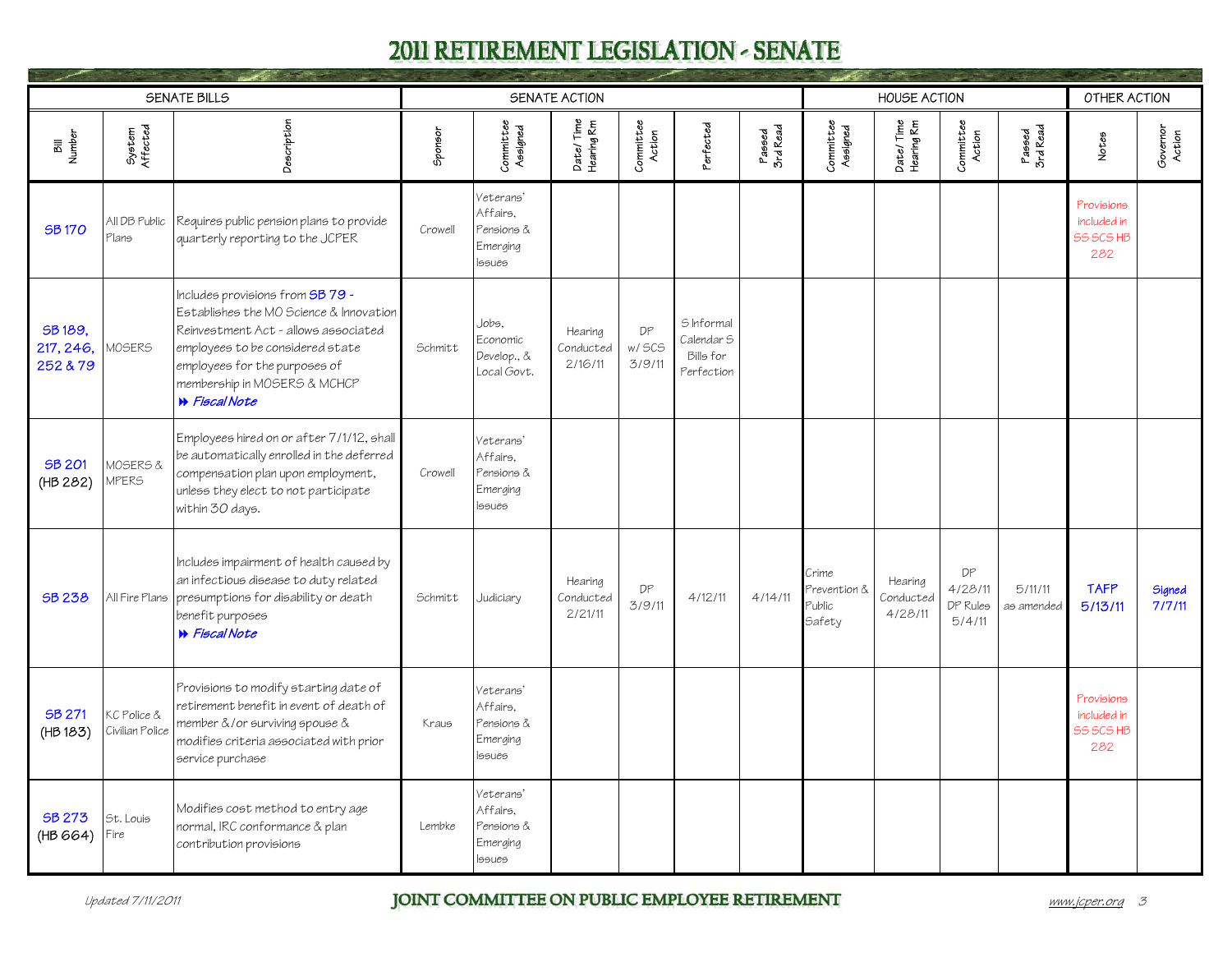<span id="page-3-0"></span>

|                           |                          | <b>SENATE BILLS</b>                                                                                                                                                                  |          |                                                                  | SENATE ACTION                                                      |                     |           |                    |                       | <b>HOUSE ACTION</b>     |                     |                    | OTHER ACTION                                         |                    |
|---------------------------|--------------------------|--------------------------------------------------------------------------------------------------------------------------------------------------------------------------------------|----------|------------------------------------------------------------------|--------------------------------------------------------------------|---------------------|-----------|--------------------|-----------------------|-------------------------|---------------------|--------------------|------------------------------------------------------|--------------------|
| Bill<br>Number            | System<br>Affected       | Description                                                                                                                                                                          | Sponsor  | Committee<br>Assigned                                            | Date/Time<br>Hearing Rm                                            | Committee<br>Action | Perfected | Passed<br>3rd Read | Committee<br>Assigned | Date/Time<br>Hearing Rm | Committee<br>Action | Passed<br>3rd Read | Notes                                                | Governor<br>Action |
| <b>SB 275</b><br>(HB 360) | <b>LAGERS</b>            | Allows an option for deduction of health<br>care or long term care premiums from<br>retiree's benefit as permitted under<br>Federal law                                              | Lembke   | Veterans'<br>Affairs.<br>Pensions &<br>Emerging<br><b>Issues</b> |                                                                    |                     |           |                    |                       |                         |                     |                    |                                                      |                    |
| <b>SB 404</b>             | MOSERS &<br><b>MPERS</b> | Allows a one time election of a lump sum<br>distribution of the present value of a<br>deferred annuity upon termination of<br>certain vested members on or after<br>August 28, 2011. | Ridgeway | Veterans'<br>Affairs.<br>Pensions &<br>Emerging<br><b>Issues</b> |                                                                    |                     |           |                    |                       |                         |                     |                    |                                                      |                    |
| <b>SB 410</b>             | MOSERS &<br><b>MPERS</b> | Requires the transfer of funds to cover<br>a transferred service election between<br>the two systems on or after 9/1/11                                                              | Crowell  | Veterans'<br>Affairs.<br>Pensions &<br>Emerging<br><b>Issues</b> |                                                                    |                     |           |                    |                       |                         |                     |                    | Provisions<br>included in<br><b>55 SCS HB</b><br>282 |                    |
| <b>SB 411</b>             | MOSERS                   | Allows employees of the Missouri<br>Development Finance Board to become<br>members of MOSERS on or after<br>September 1, 2011<br>N Fiscal Note                                       | Crowell  | Ways &<br>Means                                                  | Hearing<br><b>Scheduled</b><br>3/17/11<br><b>Bill Not</b><br>Heard |                     |           |                    |                       |                         |                     |                    | Provisions<br>included in<br><b>55 SCS HB</b><br>282 |                    |
| <b>SB 412</b>             | MOSERS &<br><b>MPERS</b> | Allows state auditor to audit MOSERS<br>& MPERS                                                                                                                                      | Crowell  | Veterans'<br>Affairs.<br>Pensions &<br>Emerging<br><b>Issues</b> |                                                                    |                     |           |                    |                       |                         |                     |                    |                                                      |                    |
| <b>SB 413</b>             | PSRS                     | Allows state auditor to audit PSRS                                                                                                                                                   | Crowell  | Veterans'<br>Affairs.<br>Pensions &<br>Emerging<br><b>Issues</b> |                                                                    |                     |           |                    |                       |                         |                     |                    |                                                      |                    |
| <b>SB 414</b>             | All Public<br>Plans      | Allows state auditor to audit public<br>pension plans                                                                                                                                | Crowell  | Veterans'<br>Affairs.<br>Pensions &<br>Emerging<br><b>Issues</b> |                                                                    |                     |           |                    |                       |                         |                     |                    |                                                      |                    |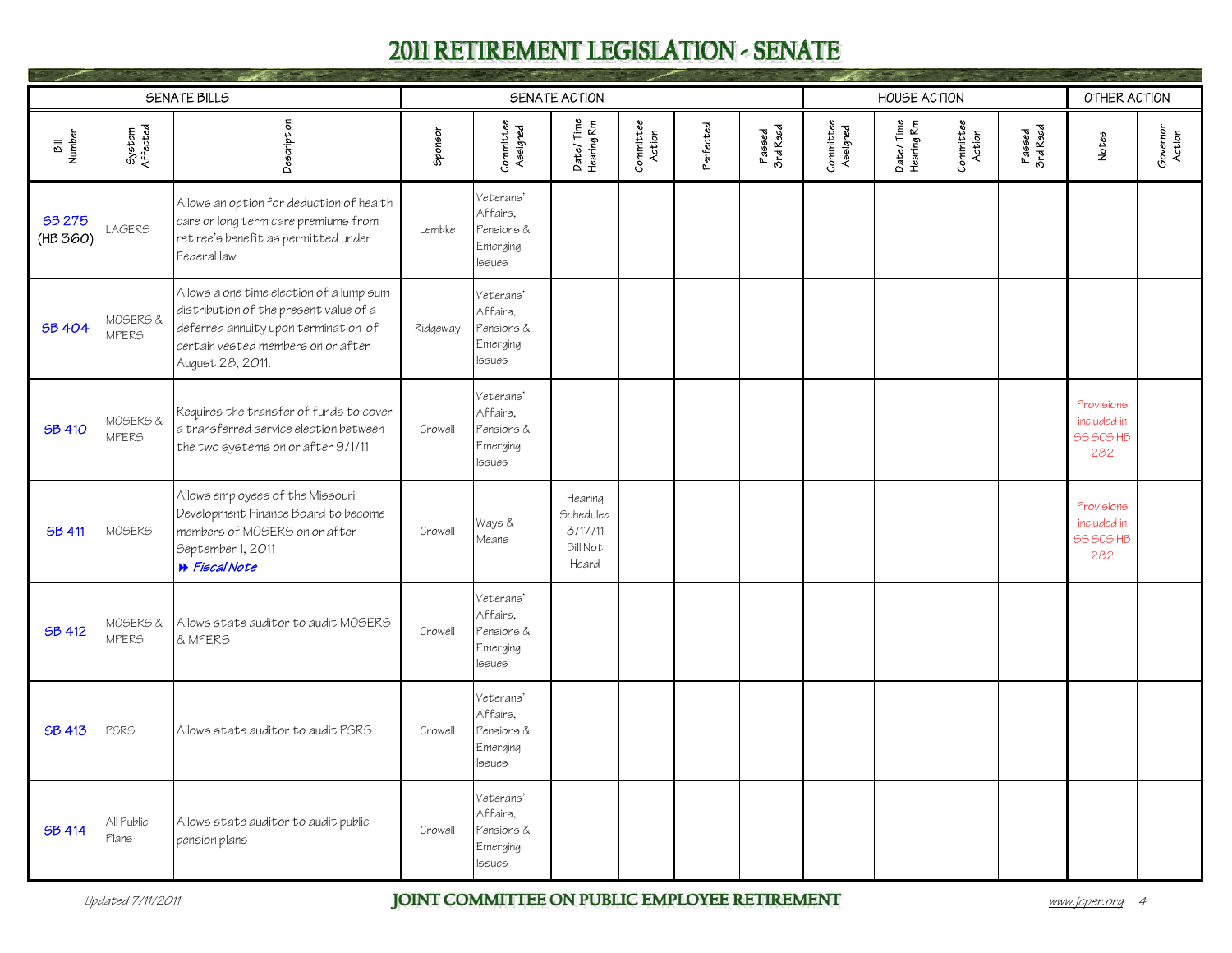<span id="page-4-0"></span>

|                          |                                      | <b>HOUSE BILLS</b>                                                                                                                                                                                                                                                       |          |                           | <b>HOUSE ACTION</b>              |                                                 |                                    |                                             |                                                                 | SENATE ACTION                   |                                                             |                                                    | OTHER ACTION                               |                    |
|--------------------------|--------------------------------------|--------------------------------------------------------------------------------------------------------------------------------------------------------------------------------------------------------------------------------------------------------------------------|----------|---------------------------|----------------------------------|-------------------------------------------------|------------------------------------|---------------------------------------------|-----------------------------------------------------------------|---------------------------------|-------------------------------------------------------------|----------------------------------------------------|--------------------------------------------|--------------------|
| Bill<br>Number           | System<br>Affected                   | Description                                                                                                                                                                                                                                                              | Sponsor  | Committee<br>Assigned     | Date/Time<br>Hearing Rm          | Committee<br>Action                             | <sup>2</sup> erfected              | Passed<br>3rd Read                          | Committee<br>Assigned                                           | Date/Time<br>Hearing Rm         | Committee<br>Action                                         | Passed<br>3rd Read                                 | Notes                                      | Governor<br>Action |
| <b>HB50</b>              | All Plans                            | Eliminates the tax on certain lump sum<br>distributions from certain annuities and<br>retirement plans<br>N Fiscal Note                                                                                                                                                  | Taylor   | Financial<br>Institutions | Hearing<br>Conducted<br>2/16/11  | DP<br>w/HCS<br>2/24/11                          |                                    |                                             |                                                                 |                                 |                                                             |                                                    | Provisions<br>included in<br>HCS HB<br>787 |                    |
| <b>HB 71</b><br>(5B 23)  | St. Louis<br>Police                  | Provides for local control of a St. Louis<br>City police force if passed through<br>ordinance. Requires the associated<br>retirement system to continue to be<br>governed under Chapter 86<br><b>W</b> Fiscal Note                                                       | Nasheed  | Urban Issues              | Hearing<br>Conducted<br>1/19/11  | DP<br>1/19/11<br>DP<br>Rules<br>1/25/11         | 2/17/11<br>with<br>Amend-<br>ments | 2/22/11                                     | Financial &<br>Govt. Organ.                                     | Hearing<br>Conducted<br>3/28/11 | DP<br>4/4/11                                                | S Informal<br>Calendar -<br>H Bills on<br>3rd Read |                                            |                    |
| HB 116 &<br>316          | <b>MOSERS</b>                        | 55 for SCS for HCS: Includes provisions<br>from HB 468 - Establishes the MO<br>Science & Innovation Reinvestment Act -<br>allows associated employees to be<br>considered state employees for the<br>purposes of membership in MOSERS &<br>MCHCP<br><b>▶</b> Fiscal Note | Flanigan | Ways &<br>Means           | Hearing<br>Conducted<br>1/27/11  | DP<br>w/HCS<br>2/7/11<br>DP Rules<br>2/24/11    | 3/2/11<br>w/HA1                    | 3/3/11<br>with<br>Emergency Means<br>Clause | Ways &                                                          | Hearing<br>Conducted<br>4/14/11 | DP<br>w/ SCS<br>4/14/11<br>DP Fiscal<br>Oversight<br>5/2/11 | 5/2/2011<br>with<br>Emergency<br>Clause            | $\ln$<br>Conference                        |                    |
| <b>HB127</b>             | Sheriff's                            | Allows a partial term served under a<br>special election to be considered as a full<br>term for vesting purposes<br>N Fiscal Note                                                                                                                                        | Barnes   | Retirement                | Hearing<br>Conducted<br>2/17/11  | DP<br>Consent<br>2/17/11<br>DP Rules<br>2/28/11 | 3/9/11                             | 3/17/11                                     | veterans'<br>Affairs.<br>Pensions &<br>Emerging<br><b>ssues</b> |                                 |                                                             |                                                    |                                            |                    |
| <b>HB183</b><br>(5B 271) | KC Police &<br>Civilian<br>Employees | Provisions to modify starting date of<br>retirement benefit in event of death of<br>member &/or surviving spouse &<br>modifies criteria associated with prior<br>service purchase<br>▶ Fiscal Note                                                                       | Silvey   | Retirement                | Hearing<br>Conducted<br>2.117/11 | DP<br>Consent<br>2/17/11<br>DP Rules<br>3/9/11  | 3/17/11                            | 3/31/11                                     | Jobs.<br>Economic<br>Develop., &<br>Local Govt.                 | Hearina<br>Conducted<br>4/20/11 | DP<br>4/20/11                                               | 5/11/11                                            | <b>TAFP</b><br>5/11/11                     | Signed<br>7/8/11   |
| <b>HB 229</b><br>(5B115) | <b>KCPSRS</b>                        | Requires a 50% compensation limit for<br>retirees returning to system covered<br>work and includes IRC conformance<br>provisions<br><b>W</b> Fiscal Note                                                                                                                 | Curls    | Retirement                | Hearing<br>Conducted<br>2/17/11  | DP<br>Consent<br>2/17/11<br>DP Rules<br>3/3/11  | 3/14/11                            | 3/16/11                                     | Education                                                       | Hearina<br>Conducted<br>4/6/11  | DP<br>Consent<br>4/13/11<br>DP<br>4/18/11                   | 4/26/11                                            | <b>TAFP</b><br>4/26/11                     | Signed<br>6/16/11  |
| <b>HB 241</b>            | PSRS &<br>PEERS                      | Beginning 8/28/11, allows a person<br>employed 17 or less hours per week in a<br>school to be employed in another public<br>school<br><b>W</b> Fiscal Note                                                                                                               | Fallert  | Retirement                | Hearing<br>Conducted<br>3/10/11  |                                                 |                                    |                                             |                                                                 |                                 |                                                             |                                                    |                                            |                    |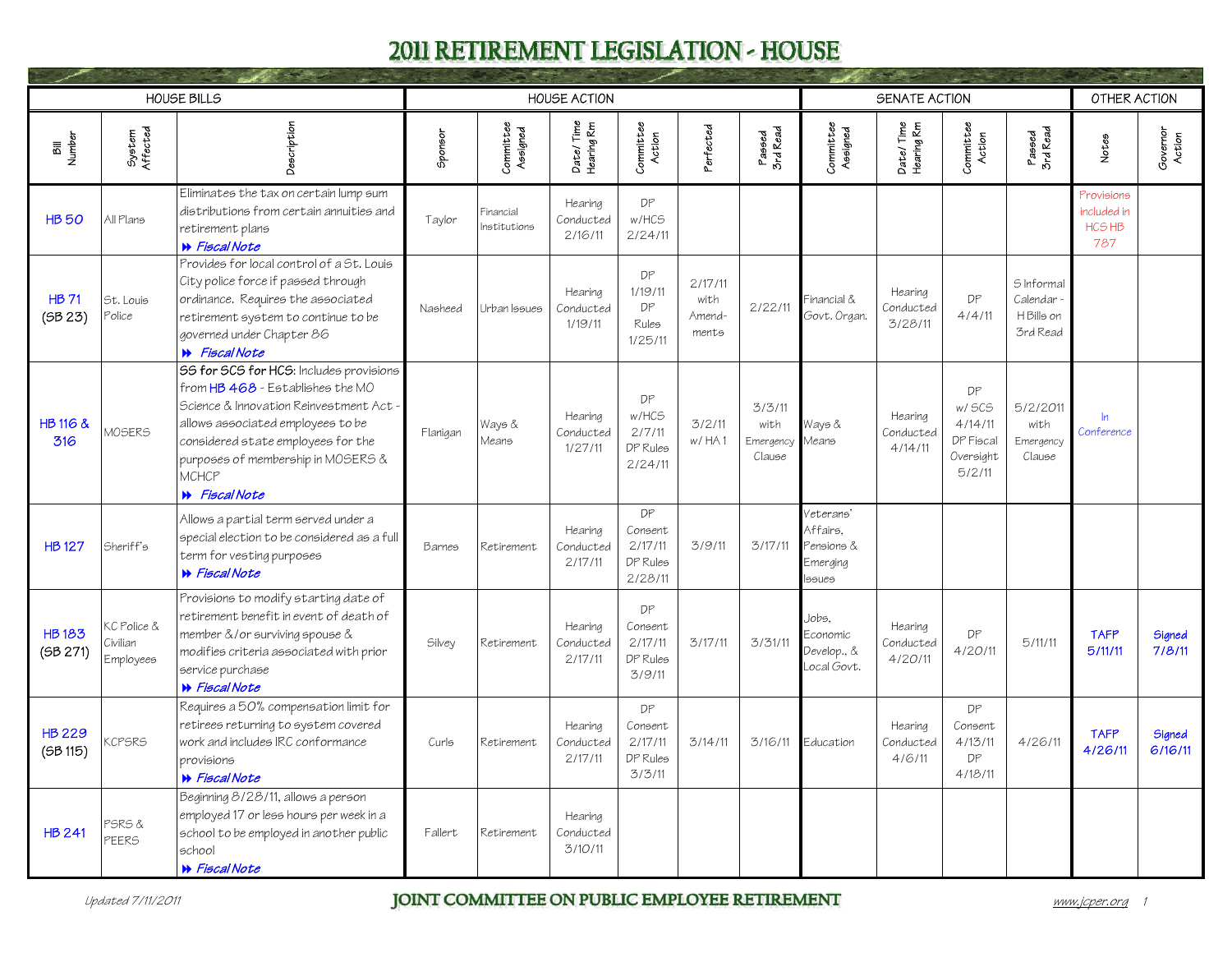<span id="page-5-0"></span>

|                           |                                                                                                                  | <b>HOUSE BILLS</b>                                                                                                                                                                                                                                                                                                                                                                                                                                                                                                                                                                                                                                                                                                                                                                                                            |          |                       | <b>HOUSE ACTION</b>             |                                                                |                       |                    |                                                           | SENATE ACTION                   |                                                              |                            | OTHER ACTION                                                                                                         |                    |
|---------------------------|------------------------------------------------------------------------------------------------------------------|-------------------------------------------------------------------------------------------------------------------------------------------------------------------------------------------------------------------------------------------------------------------------------------------------------------------------------------------------------------------------------------------------------------------------------------------------------------------------------------------------------------------------------------------------------------------------------------------------------------------------------------------------------------------------------------------------------------------------------------------------------------------------------------------------------------------------------|----------|-----------------------|---------------------------------|----------------------------------------------------------------|-----------------------|--------------------|-----------------------------------------------------------|---------------------------------|--------------------------------------------------------------|----------------------------|----------------------------------------------------------------------------------------------------------------------|--------------------|
| Bill<br>Number            | System<br>Affected                                                                                               | Description                                                                                                                                                                                                                                                                                                                                                                                                                                                                                                                                                                                                                                                                                                                                                                                                                   | Sponsor  | Committee<br>Assigned | Date/Time<br>Hearing Rm         | Committee<br>Action                                            | <sup>2</sup> erfected | Passed<br>3rd Read | Committee<br>Assigned                                     | Date/Time<br>Hearing Rm         | Committee<br>Action                                          | Passed<br>3rd Read         | Notes                                                                                                                | Governor<br>Action |
| HB 253 &<br>398           | PACARS                                                                                                           | HCS: Includes provisions from HB 396 -<br>Allows a \$4 surcharge to be assessed<br>and collected against persons who pled<br>guilty and paid a fine through a fine<br>collection center<br><b>»</b> Fiscal Note                                                                                                                                                                                                                                                                                                                                                                                                                                                                                                                                                                                                               | Cox      | Judiciary             | Hearing<br>Conducted<br>2/9/11  | DP<br>2/16/11<br>DP<br>w/HCS<br>3/30/11<br>DP Rules<br>4/11/11 |                       |                    |                                                           |                                 |                                                              |                            |                                                                                                                      |                    |
| <b>HB 263</b><br>(5B154)  | <b>LAGERS</b>                                                                                                    | Modifies the adjustment factor<br>associated with an election of a Partial<br>Lump Sum distribution to include a<br>maximum of 90% of the monthly<br>retirement benefit<br><b>B</b> Fiscal Note                                                                                                                                                                                                                                                                                                                                                                                                                                                                                                                                                                                                                               | Weter    | Retirement            | Hearing<br>Conducted<br>2/17/11 | DP<br>Consent<br>2/17/11<br>DP Rules<br>3/9/11                 | 3/17/11               | 3/31/11            | Veterans'<br>Affairs,<br>Pensions &<br>Emerging<br>lssues |                                 |                                                              |                            | Provisions<br>ncluded in HCS<br><b>HB 889: HCS</b><br><b>HB 290: HCS</b><br><b>SB 145; HCS</b><br>HB 600, 337<br>413 |                    |
| <b>HB 270</b><br>(5B 90)  | MCHCP                                                                                                            | Modifies benefit offerings for medicare<br>eligible state retirees<br><b>W</b> Fiscal Note                                                                                                                                                                                                                                                                                                                                                                                                                                                                                                                                                                                                                                                                                                                                    | Burlison | Health<br>Insurance   | Hearing<br>Conducted<br>2/15/11 | DP<br>Consent<br>3/15/11<br>DP Rules<br>3/28/11                | 4/4/11                | 4/5/11             | Health &<br>Mental Health                                 | Hearing<br>Conducted<br>4/12/11 | DP<br>w/ SCS<br>4/12/11<br>DP Fiscal<br>Oversight<br>4/21/11 | 4/26/11<br>with<br>amends. | <b>TAFP</b><br>5/10/11                                                                                               | Signed<br>7/7/11   |
| <b>HB 282</b><br>(5B 201) | MOSERS,<br>MPERS,<br>LAGERS.<br>KC Police &<br>KC Civilian<br>Police,<br>St. Louis<br>Firemen, &<br><b>JCPER</b> | Employees hired on or after 7/1/12, shall be<br>automatically enrolled in the deferred<br>compensation plan upon employment, unless<br>they elect to not participate within 30<br>days.<br>SCS: Includes provisions from SB 410 -<br>Reciprocal transfer of funds between<br>MOSERS & MPERS, and <b>SB 121/HB 448</b> -<br>Modifies the funding mechanism related to<br>duty-related death benefits<br><b>SS for SCS:</b> Includes provisions from SB<br>271/HB 183 - Modifies start date of<br>benefit in event of death. HB 664 - IRC<br>conformance; duty disbility modifications; &<br>educational allowance. <b>SB 411/HB 954</b> -<br>Allows MDFB employees to become members<br>of MOSERS. and <b>SB 170</b> - Requires public<br>pension plans to provide quarterly reporting<br>to the JCPER<br><b>W</b> Fiscal Note | Franz    | Retirement            | Hearing<br>Conducted<br>2/17/11 | DP<br>Consent<br>2/17/11<br>DP Rules<br>3/3/11                 | 3/14/11               | 3/16/11            | Veterans'<br>Affairs.<br>Pensions &<br>Emerging<br>lssues | Hearing<br>Conducted<br>4/21/11 | DP<br>w/ SCS<br>4/21/11                                      | 5/5/11<br>with<br>amends.  | <b>TAFP</b><br>5/10/11                                                                                               | Signed<br>7/8/11   |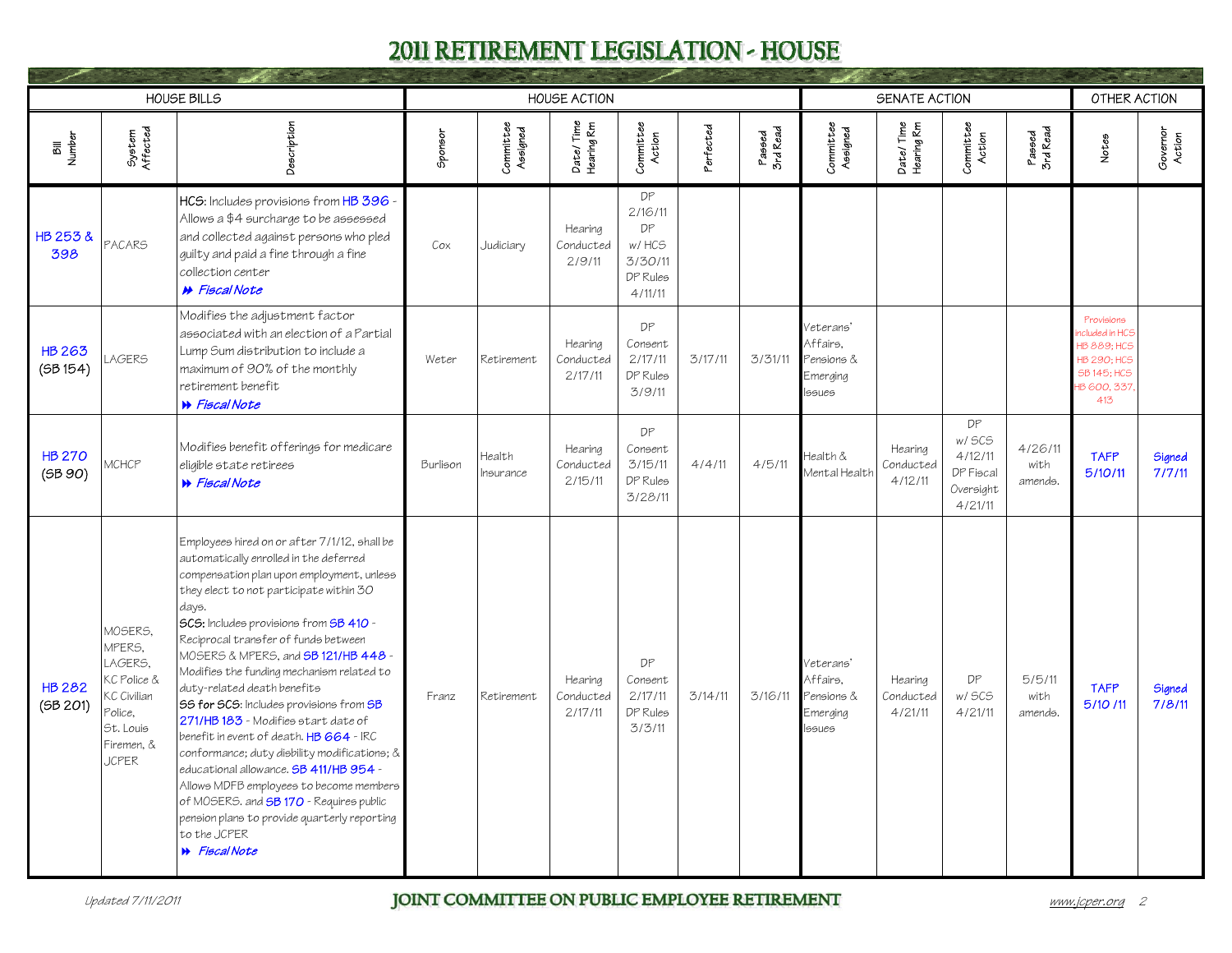<span id="page-6-0"></span>

|                           |                          | <b>HOUSE BILLS</b>                                                                                                                                                                                                                        |                           |                                        | <b>HOUSE ACTION</b>             |                                                |                       |                                                       |                                                           | SENATE ACTION                  |                     |                    | OTHER ACTION                                                                                  |                    |
|---------------------------|--------------------------|-------------------------------------------------------------------------------------------------------------------------------------------------------------------------------------------------------------------------------------------|---------------------------|----------------------------------------|---------------------------------|------------------------------------------------|-----------------------|-------------------------------------------------------|-----------------------------------------------------------|--------------------------------|---------------------|--------------------|-----------------------------------------------------------------------------------------------|--------------------|
| Bill<br>Number            | System<br>Affected       | Description                                                                                                                                                                                                                               | Sponsor                   | Committee<br>Assigned                  | Date/Time<br>Hearing Rm         | Committee<br>Action                            | <sup>2</sup> erfected | Passed<br>3rd Read                                    | Committee<br>Assigned                                     | Date/Time<br>Hearing Rm        | Committee<br>Action | Passed<br>3rd Read | Notes                                                                                         | Governor<br>Action |
| <b>HB 290</b>             | <b>LAGERS</b>            | HCS: Includes provisions from HB 263 -<br>Modifies the adjustment factor<br>associated with an election of a Partial<br>Lump Sum distribution to include a<br>maximum of 90% of the monthly<br>retirement benefit<br><b>B</b> Fiscal Note | Gatschenberger            | Local<br>Government                    | Hearina<br>Conducted<br>2/16/11 | DP<br>w/HCS<br>4/27/11                         | Referred<br>to Rules  |                                                       |                                                           |                                |                     |                    |                                                                                               |                    |
| <b>HB 295</b>             | All Fire Plans           | Includes an impairment of health caused<br>by an infectious disease to duty related<br>presumptions for disability or death<br>benefit purposes<br>N Fiscal Note                                                                          | Hinson                    | Crime<br>Prevention &<br>Public Safety | Hearing<br>Conducted<br>2/23/11 |                                                |                       |                                                       |                                                           |                                |                     |                    | Provisions<br>included in HB<br>600.337.&<br>413: HCS HB<br>889; HCS HB<br>664; HCS SB<br>145 |                    |
| <b>HB 305</b>             | MOSERS                   | Establishes the 2011 State Employee<br>Retirement Incentive Program<br>HA 2: Extends the window by 3 months<br><b>W</b> Fiscal Note                                                                                                       | Gatschenberger Retirement |                                        | Hearing<br>Conducted<br>3/3/11  | DP<br>3/3/11<br>DP Rules<br>4/6/11             | 4/12/11<br>W/HA2      | On 3rd<br>Read with<br>Emergency<br>Clause<br>Pending |                                                           |                                |                     |                    |                                                                                               |                    |
| <b>HB 309</b>             | Law<br>Enforcement       | Creates Law Enforcement Safety Fund<br>& authorizes a \$7 surcharge in certain<br>criminal cases to fund a contribution<br>system                                                                                                         | Black                     | Crime<br>Prevention &<br>Public Safety |                                 |                                                |                       |                                                       |                                                           |                                |                     |                    |                                                                                               |                    |
| <b>HB 358</b><br>(5B152)  | St. Louis City<br>Police | Provides for conformance with the Internal<br>Revenue Code (IRC)<br><b>W</b> Fiscal Note                                                                                                                                                  | Leara                     | Retirement                             | Hearing<br>Conducted<br>2/17/11 | DP<br>Consent<br>2/17/11<br>DP Rules<br>3/3/11 | 3/14/11               | 3/16/11                                               | Jobs.<br>Economic<br>Develop., &<br>Local Govt.           | Hearina<br>Conducted<br>4/6/11 | DP<br>4/6/11        | 4/12/11            | <b>TAFP</b><br>4/12/11                                                                        | Signed<br>5/2/11   |
| <b>HB 360</b><br>(5B 275) | <b>LAGERS</b>            | Allows an option for deduction of health<br>care or long term care premiums from<br>retiree's benefit as permitted under<br>Federal law<br>N Fiscal Note                                                                                  | Leara                     | Retirement                             | Hearing<br>Conducted<br>2/17/11 | DP<br>Consent<br>2/17/11<br>DP Rules<br>3/3/11 | 3/14/11               | 3/16/11                                               | Veterans'<br>Affairs.<br>Pensions &<br>Emerging<br>lssues |                                |                     |                    |                                                                                               |                    |
| <b>HB 371</b>             | MOSERS                   | Establishes a minimum salary for certain<br>employees with the Department of<br>Corrections<br><b>W</b> Fiscal Note                                                                                                                       | Fitzwater                 | Corrections                            | Hearing<br>Conducted<br>3/30/11 |                                                |                       |                                                       |                                                           |                                |                     |                    |                                                                                               |                    |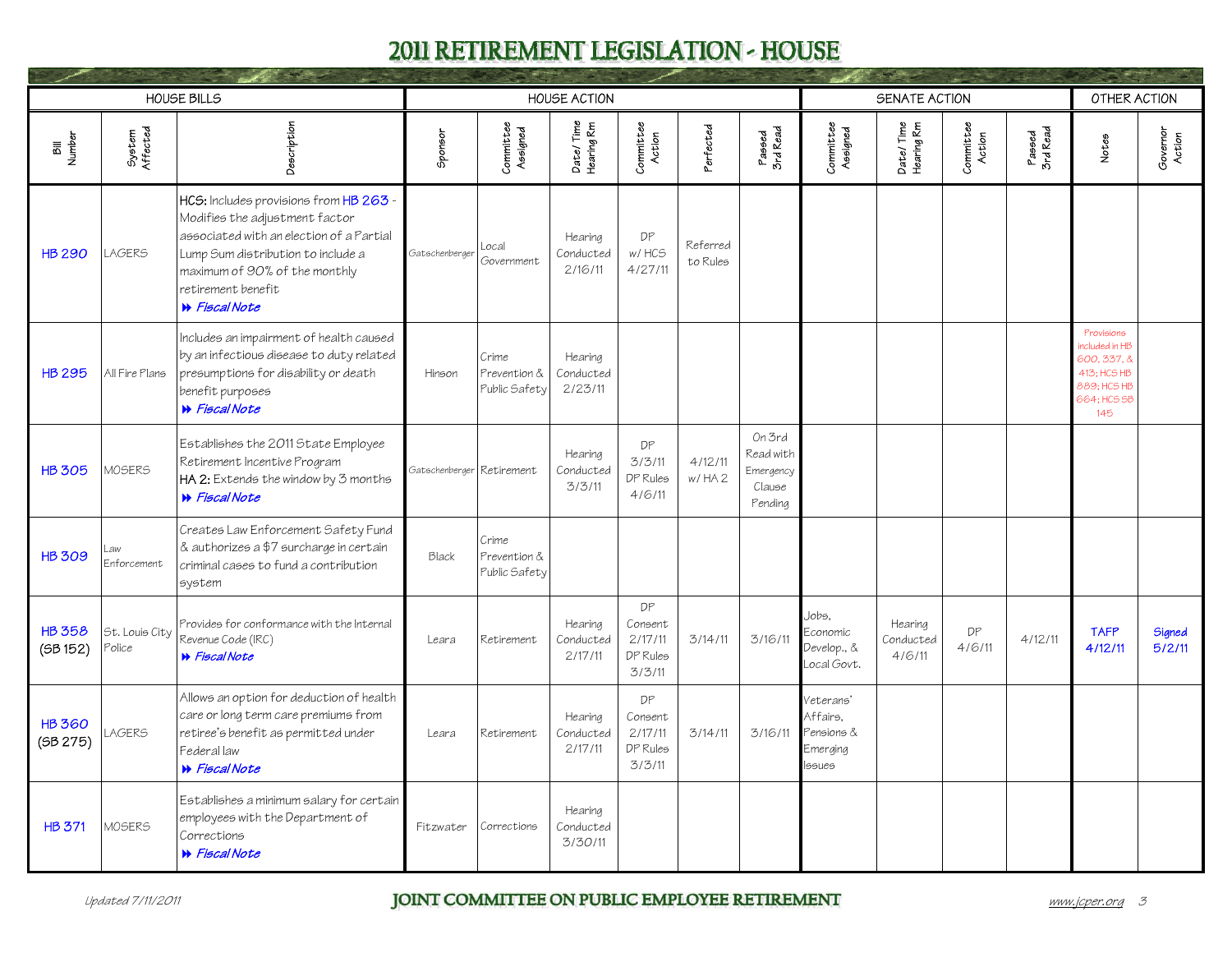<span id="page-7-0"></span>

|                                |                            | <b>HOUSE BILLS</b>                                                                                                                                                                                             |         |                                        | <b>HOUSE ACTION</b>                    |                                                                                 |                        |                    |                                                           | SENATE ACTION                  |                                                             |                                                   | OTHER ACTION                                                                                                         |                    |
|--------------------------------|----------------------------|----------------------------------------------------------------------------------------------------------------------------------------------------------------------------------------------------------------|---------|----------------------------------------|----------------------------------------|---------------------------------------------------------------------------------|------------------------|--------------------|-----------------------------------------------------------|--------------------------------|-------------------------------------------------------------|---------------------------------------------------|----------------------------------------------------------------------------------------------------------------------|--------------------|
| Bill<br>Number                 | System<br>Affected         | Description                                                                                                                                                                                                    | Sponsor | Committee<br>Assigned                  | Date/Time<br>Hearing Rm                | Committee<br>Action                                                             | Perfected              | Passed<br>3rd Read | Committee<br>Assigned                                     | Date/Time<br>Hearing Rm        | Committee<br>Action                                         | Passed<br>3rd Read                                | Notes                                                                                                                | Governor<br>Action |
| <b>HB 396</b>                  | <b>PACARS</b>              | Allows a \$4 surcharge to be assessed<br>and collected against persons who pled<br>guilty and paid a fine through a fine<br>collection center<br><b>W</b> Fiscal Note                                          | Diehl   | Judiciary                              | Hearing<br>Conducted<br>3/16/11        |                                                                                 |                        |                    |                                                           |                                |                                                             |                                                   | Provisions<br>ncluded in HCS<br>1B 253 & 398<br><b>HCS HB 889:</b><br>HCS 5B 145;<br>HCS SB 60;<br><b>HCS SB 145</b> |                    |
| <b>HB 409</b>                  | PSRS                       | Creates the defined contribution plan<br>for teachers hired on or after 7/1/13<br><b>W</b> Fiscal Note                                                                                                         | Koenia  | Retirement                             | Hearing<br>Conducted<br>2/24/11        |                                                                                 |                        |                    |                                                           |                                |                                                             |                                                   |                                                                                                                      |                    |
| <b>HB448</b><br>(5B121)        | <b>AGERS</b>               | Modifies the funding mechanism related<br>to duty-related death benefits<br><b>W</b> Fiscal Note                                                                                                               | Lair    | Retirement                             | Hearing<br>Conducted<br>3/3/11         | DP<br>Consent<br>3/3/11<br>DP Rules<br>3/28/11                                  | 4/4/11                 | 4/5/11             | Veterans'<br>Affairs,<br>Pensions &<br>Emerging<br>lssues |                                |                                                             |                                                   | Provisions<br>included in<br>SCS HB<br>282; HCS<br>5B 145; HCS<br><b>SCS SB 117</b>                                  |                    |
| <b>HB 467</b>                  | <b>MOSERS</b>              | Establishes the MO Science & Innovation<br>Reinvestment Act - allows associated<br>employees to be considered state<br>employees for the purposes of<br>membership in MOSERS & MCHCP<br><b>▶</b> Fiscal Note   | Diehl   | Economic<br>Development                | Work<br>Session<br>Conducted<br>3/1/11 |                                                                                 |                        |                    |                                                           |                                |                                                             |                                                   |                                                                                                                      |                    |
| <b>HB468</b>                   | <b>MOSERS</b>              | Establishes the MO Science & Innovation<br>Reinvestment Act - allows associated<br>employees to be considered state<br>employees for the purposes of<br>membership in MOSERS & MCHCP<br><b>W</b> Fiscal Note   | Diehl   | Economic<br>Development                | Work<br>Session<br>Conducted<br>3/1/11 | DP<br>Rules<br>3/28/11                                                          | 4/5/11<br>$w$ / $HA$ 1 | 4/7/11             | Jobs.<br>Economic<br>Develop., &<br>Local Govt.           | Hearing<br>Cancelled<br>5/4/11 |                                                             |                                                   | Provisions<br>included in<br><b>555CS</b><br>HCS for HB<br>116 & 316                                                 |                    |
| <b>HB 600,</b><br>337,8<br>413 | All Fire Plans<br>& LAGERS | SCS: Includes provisions from HB 295 -<br>Includes impairment of health caused by<br>an infectious disease to duty related<br>presumptions for disability or death<br>benefit purposes<br><b>W</b> Fiscal Note | Schad   | Crime<br>Prevention &<br>Public Safety | Hearing<br>Conducted<br>3/7/11         | DP<br>w/HCS<br>3/17/11<br>DP Rules<br>4/14/11<br>DP Fiscal<br>Review<br>4/26/11 | 4/20/11<br>w/amends    | 4/26/11            | Judiciary                                                 | Hearing<br>Conducted<br>5/9/11 | DP<br>w/ SCS<br>5/9/11<br>DP Fiscal<br>Oversight<br>5/11/11 | S Informal<br>Calendar<br>H Bills for<br>3rd Read |                                                                                                                      |                    |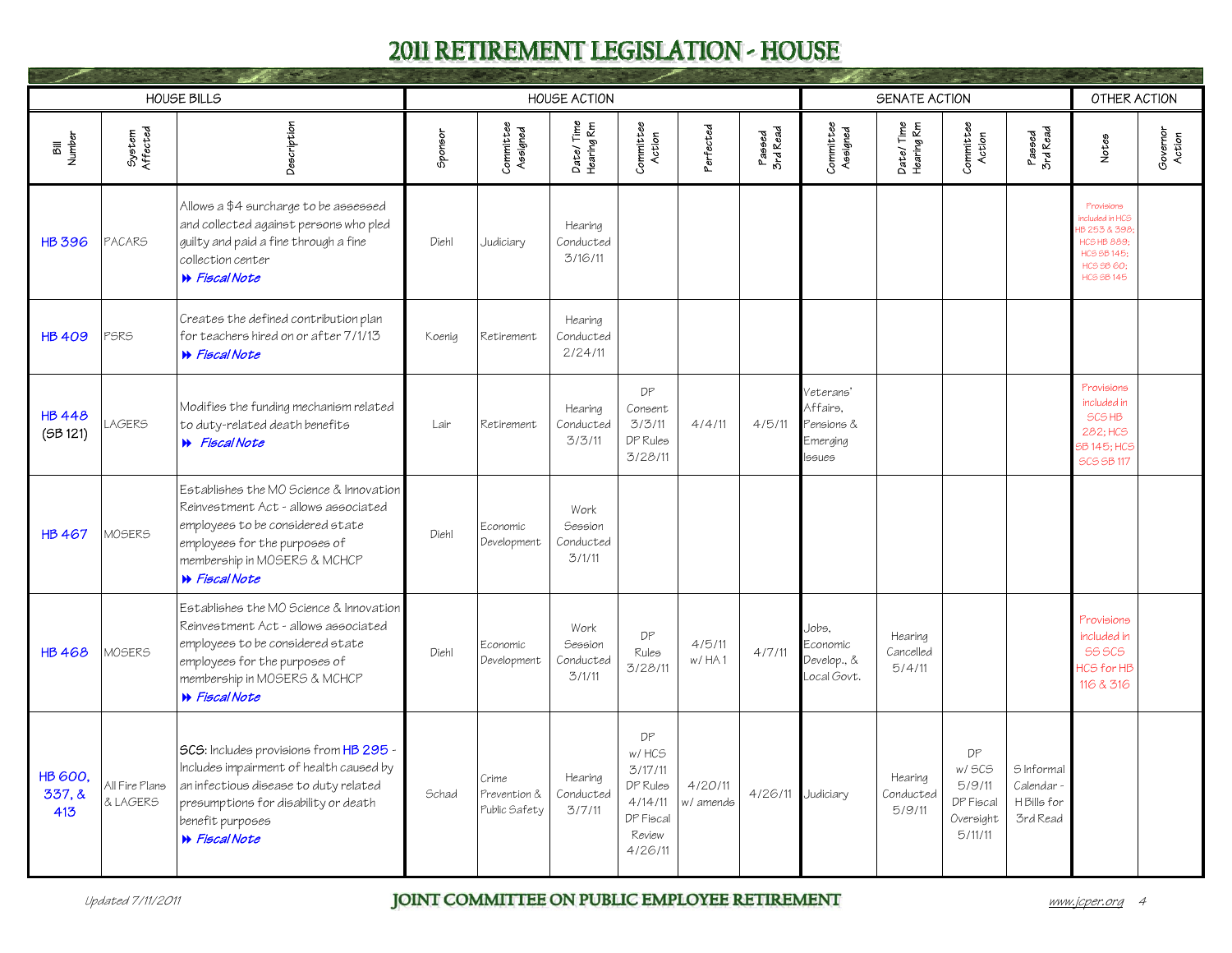<span id="page-8-0"></span>

|                           |                       | <b>HOUSE BILLS</b>                                                                                                                                                                                                                                                                                                                                 |                   |                           | <b>HOUSE ACTION</b>                           |                                                 |                         |                    |                                                 | SENATE ACTION                  |                        |                    | OTHER ACTION                                                              |                    |
|---------------------------|-----------------------|----------------------------------------------------------------------------------------------------------------------------------------------------------------------------------------------------------------------------------------------------------------------------------------------------------------------------------------------------|-------------------|---------------------------|-----------------------------------------------|-------------------------------------------------|-------------------------|--------------------|-------------------------------------------------|--------------------------------|------------------------|--------------------|---------------------------------------------------------------------------|--------------------|
| Bill<br>Number            | System<br>Affected    | Description                                                                                                                                                                                                                                                                                                                                        | Sponsor           | Committee<br>Assigned     | Date/Time<br>Hearing Rm                       | Committee<br>Action                             | <sup>2</sup> erfected   | Passed<br>3rd Read | Committee<br>Assigned                           | Date/Time<br>Hearing Rm        | Committee<br>Action    | Passed<br>3rd Read | Notes                                                                     | Governor<br>Action |
| <b>HB 664</b><br>(5B 273) | St. Louis Fire        | 55 for 5CS: IRC conformance<br>provisions. Modifies accidental disability<br>retirement allowance including<br>educational allowance.<br>Includes provisions from HB 295 -<br>Includes impairment of health caused by<br>an infectious disease to duty related<br>presumption for disability or death<br>benefit purposes.<br><b>B</b> Fiscal Note | Leara &<br>Colona | Retirement                | Hearing<br>Conducted<br>3/17/11               | DP<br>w/HCS<br>3/17/11<br>DP<br>Rules<br>4/6/11 | 4/19/11<br>$w$ / $HA$ 1 | 4/26/11            | Jobs.<br>Economic<br>Develop., &<br>Local Govt. | Hearing<br>Conducted<br>5/4/11 | DP<br>w/ SCS<br>5/4/11 | 5/11/11            | <b>TAFP</b><br>5/12/11                                                    | Signed<br>7/7/11   |
| <b>HB 665</b>             | St. Louis Fire        | Modifies accidental disability retirement<br>allowance and includes educational<br>allowance for members of the St. Louis<br>Firemen's Retirement System<br><b>W</b> Fiscal Note                                                                                                                                                                   | Leara &<br>Colona | Retirement                | Hearing<br>Conducted<br>3/10/11               |                                                 |                         |                    |                                                 |                                |                        |                    | Provisions<br>included in<br>HCS HB<br>664;55<br>SCS <sub>HB</sub><br>282 |                    |
| <b>HB 776</b>             | St. Louis<br>Police   | Modifies age/service requirements,<br>DROP provisions, disability, employee<br>contributions and final average salary<br>period<br><b>W</b> Fiscal Note                                                                                                                                                                                            | Leara &<br>Colona | Retirement                | Hearings<br>Conducted<br>3/17/11 &<br>3/31/11 |                                                 |                         |                    |                                                 |                                |                        |                    |                                                                           |                    |
| <b>HB787</b>              | All Plans             | HCS: Includes provisions from HB 50 -<br>Eliminates the tax on certain lump sum<br>distributions from certain annuities and<br>retirement plans<br><b>W</b> Fiscal Note                                                                                                                                                                            | Wells             | Financial<br>Institutions | Hearing<br>Conducted<br>3/16/11               | DP<br>w/HCS<br>3/31/11<br>DP Rules<br>4/14/11   | 4/27/11<br>w/HA1        | 4/28/11            | Financial &<br>Govt. Organ.                     | Hearing<br>Conducted<br>5/9/11 | DP<br>w/ SCS<br>5/9/11 |                    |                                                                           |                    |
| <b>HB 834</b>             | MOSERS                | Prohibits new General Assembly members<br>from eligibility from receiving a<br>retirement benefit beginning 1/1/13                                                                                                                                                                                                                                 | Lampe             | Retirement                |                                               |                                                 |                         |                    |                                                 |                                |                        |                    |                                                                           |                    |
| <b>HB 843</b>             | City of St.<br>Joseph | Allows City of St. Joseph to submit to<br>voters a retail sales tax up to .5% for<br>Public Safety purposes<br><b>W</b> Fiscal Note                                                                                                                                                                                                                | Conway            | Ways &<br>Means           | Hearing<br>Conducted<br>4/14/11               |                                                 |                         |                    |                                                 |                                |                        |                    |                                                                           |                    |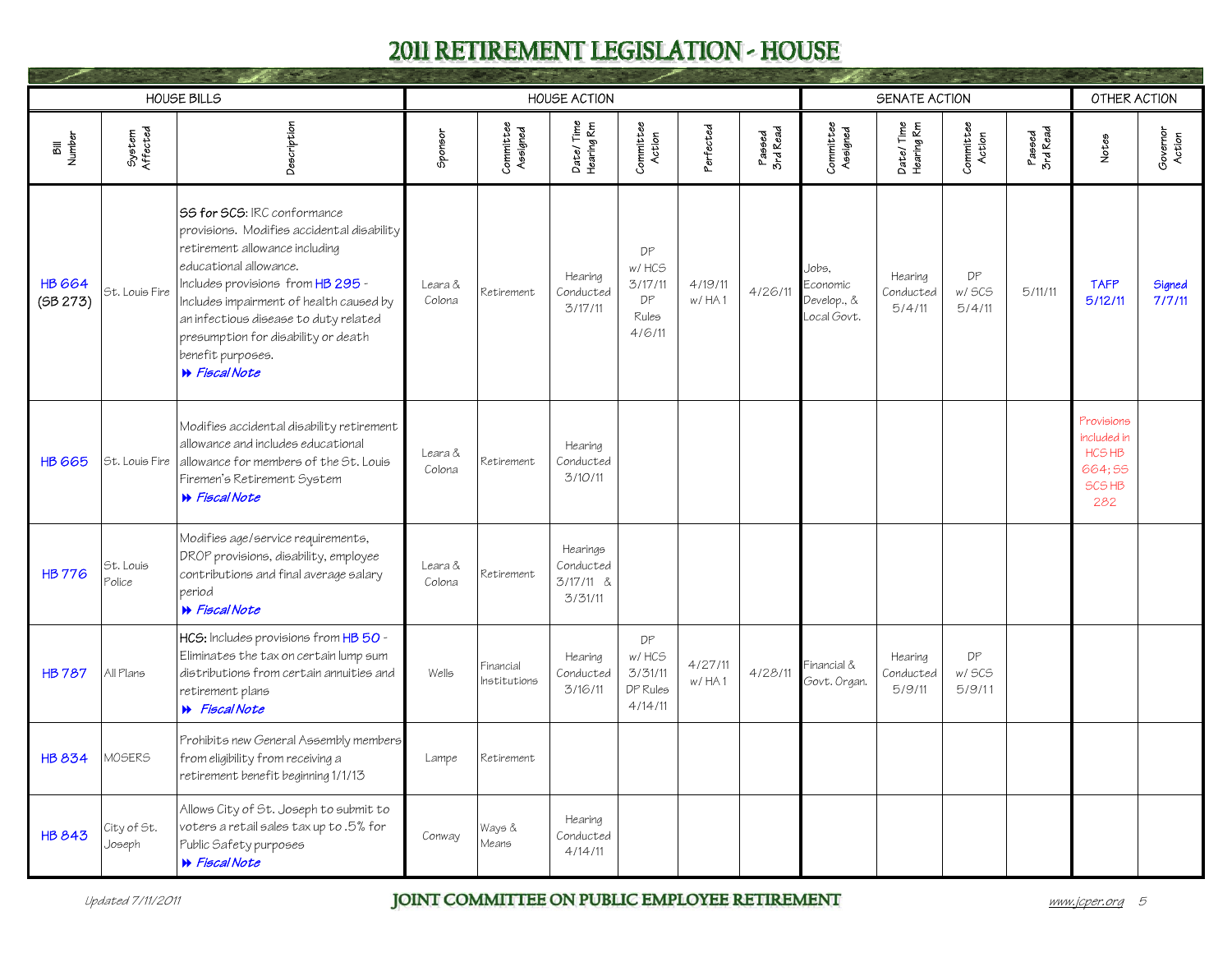<span id="page-9-0"></span>

|                           |                                                       | <b>HOUSE BILLS</b>                                                                                                                                                                                                                                                                                                      |                |                                   | <b>HOUSE ACTION</b>             |                                                                                                     |                                        |                    |                       | SENATE ACTION           |                     |                    | OTHER ACTION                                          |                    |
|---------------------------|-------------------------------------------------------|-------------------------------------------------------------------------------------------------------------------------------------------------------------------------------------------------------------------------------------------------------------------------------------------------------------------------|----------------|-----------------------------------|---------------------------------|-----------------------------------------------------------------------------------------------------|----------------------------------------|--------------------|-----------------------|-------------------------|---------------------|--------------------|-------------------------------------------------------|--------------------|
| Bill<br>Number            | System<br>Affected                                    | Description                                                                                                                                                                                                                                                                                                             | Sponsor        | Committee<br>Assigned             | Date/Time<br>Hearing Rm         | Committee<br>Action                                                                                 | Perfected                              | Passed<br>3rd Read | Committee<br>Assigned | Date/Time<br>Hearing Rm | Committee<br>Action | Passed<br>3rd Read | Notes                                                 | Governor<br>Action |
| <b>HB 879</b>             | CERF                                                  | Modifies direct rollover provisions for<br>the County Employees' Retirement<br>System                                                                                                                                                                                                                                   | Franz          | Retirement                        |                                 |                                                                                                     |                                        |                    |                       |                         |                     |                    | Provisions<br>included in<br>HCS <sub>SB</sub><br>145 |                    |
| <b>HB 889</b>             | PACARS &<br><b>LAGERS</b>                             | HCS: Includes provisions from HB 396 &<br>HB 263 - Allows a \$4 surcharge to be<br>assessed to fees paid through fine<br>collection centers & Modifies the<br>adjustment factor associated with an<br>electio of a partial lump sum distribution<br>to include a max of 90% of the monthly<br>benefit.<br>N Fiscal Note | Gatschenberger | Local<br>Government               | Hearing<br>Conducted<br>4/13/11 | DP<br>w/HCS<br>4/13/11<br>Rules<br>4/22/11<br>Returned<br>to<br>Committee<br>DP<br>w/HCS<br>4/27/11 | Referred<br>to Rules                   |                    |                       |                         |                     |                    |                                                       |                    |
| <b>HB 896</b>             | MOSERS &<br><b>MPERS</b>                              | Allows members, who retired under a<br>joint/survivor option, to elect & receive a<br>normal annuity upon marriage dissolution<br>under certain circumstances                                                                                                                                                           | McCaherty      | Retirement                        |                                 |                                                                                                     |                                        |                    |                       |                         |                     |                    |                                                       |                    |
| <b>HB 917</b>             | St. Louis Co.<br>Fire<br>Protection<br>District Plans | Requires the consolidation of fire<br>protection districts in St. Louis Co, upon<br>voter approval<br><b>N</b> Fiscal Note                                                                                                                                                                                              | Hinson         | Local<br>Government               | Hearing<br>Conducted<br>4/13/11 |                                                                                                     |                                        |                    |                       |                         |                     |                    |                                                       |                    |
| <b>HB 954</b><br>(5B 411) | MOSERS                                                | Allows employees of the Missouri<br>Development Finance Board to become<br>members of MOSERS on or after<br>September 1, 2011                                                                                                                                                                                           | Franz          | Retirement                        |                                 |                                                                                                     |                                        |                    |                       |                         |                     |                    | Provisions<br>included in<br><b>55 5CS HB</b><br>282  |                    |
| <b>HB 979</b>             | All Plans                                             | Terminates state tax exemptions<br>associated with pension/retirement<br>income for tax years after 12/31/11<br><b>W</b> Fiscal Note                                                                                                                                                                                    | Brattin        | Ways &<br>Means                   | Hearing<br>Conducted<br>4/7/11  | DP<br>w/HCS<br>4/21/11                                                                              | Rules<br>5/4/11<br>Action<br>Postponed |                    |                       |                         |                     |                    |                                                       |                    |
| <b>HCR 10</b>             | PSRS                                                  | Immediately repeals the Government<br>Pension Offset & Windfall Elimination<br>Provisions of the Social Security Act                                                                                                                                                                                                    | Nolte          | Downsizing<br>State<br>Government |                                 |                                                                                                     |                                        |                    |                       |                         |                     |                    |                                                       |                    |